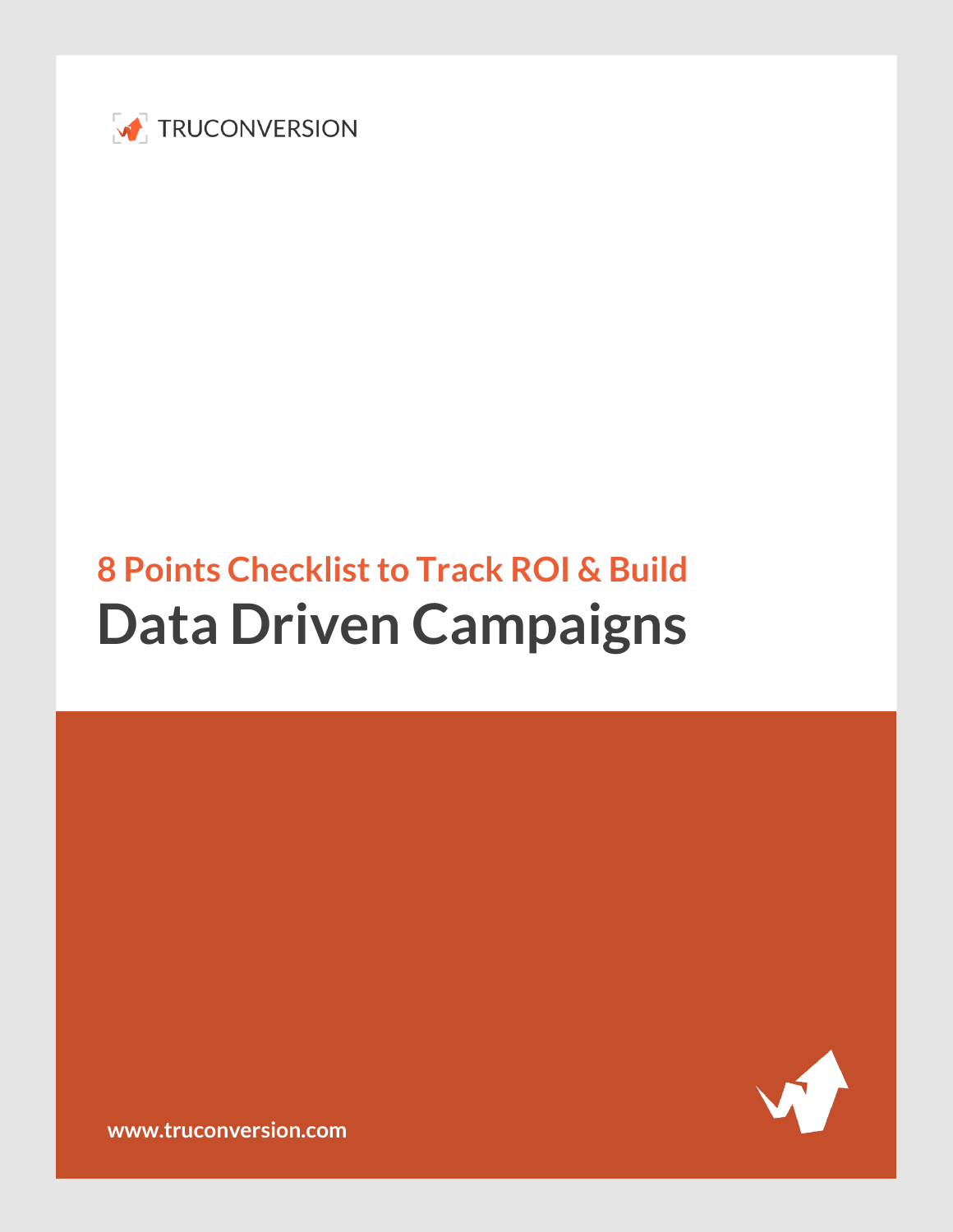# **8 Point Checklist to Track ROI & Build Data Driven Campaigns**

# **LOOKING TO TRACK ROI AND BUILD BETTER CAMPAIGNS? HERE IS A 8 POINT CHECKLIST TO HELP YOU OUT…**

Companies that run an ineffective campaign incur massive fortune loss in terms of wasted budgets and an array of missed opportunities. Business owners looking to measure the impact of their marketing efforts on the total percentage of their sales revenue must do well to essentially take initiatives to monitor and track the performance of their marketing and advertising campaigns.

Different methods of calculating ROI can bring forth a more transparent picture of what's going on with a specific marketing campaign.

# **HERE ARE EIGHT EXCLUSIVE YET SIMPLE- TO-ADOPT WAYS TO MEASURE ROI FOR YOUR MARKETING CAMPAIGNS.**

#### **One: Start with a Direct ROI Calculation**

Begin with a direct calculation of ROI. The most obvious way to do this is by tracking sales or the total value of leads generated. This data comes handy when deciding marketing strategies for your business.

#### **Two: Use Google Analytics to Track Brand Awareness**

Data derived from Google Analytics can be very helpful in determining the marketing ROI, more specifically from content marketing and social media marketing.

Here's what you must do: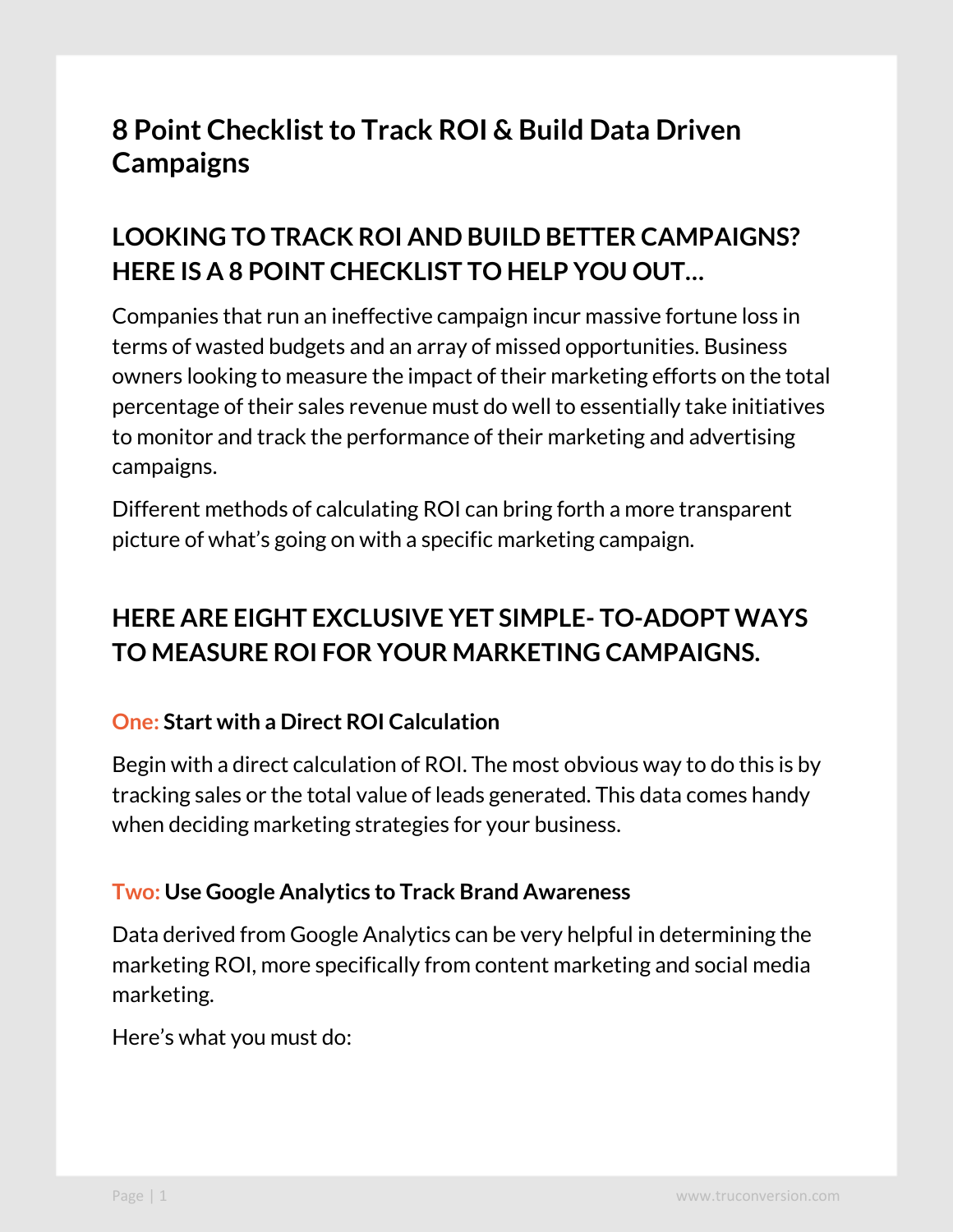**Tip 1**: Start by tracking which strata of content (e.g. blog posts, infographics, videos, etc.) generate the highest volume of traffic.

**Tip 2**: Test and analyze what kind of content and taglines inspire target audiences to click.

**Tip 3**: Look for qualitative actionable data.

## **Three: Add Multiple Conversion Points on Site**

Not all your visitors will go straight to your "Product Pages", click on your "Buy Now" buttons and make a purchase at the very first instance they visit your site. That's why you must add multiple conversion points to your site.

Here's how you can do it:

**Tip 1**: Place ads on site targeting regular visitors. Use ad content to deliver powerful, persuasive and relevant messages to targeted audience. Apply behavioral or contextual targeting to the desired demographic segment.

**Tip 2**: Ensure best keywords, which your target audience is likely to search, in the text copy. Use the same terms within Meta titles that appear in the search engine results.

**Tip 3**: Include creative and powerful call-to-actions throughout your site to lead visitors to take the desired action.

#### **Four: Set Smart Benchmark Goals for Online Ad Campaigns**

You can exceed past simple calculations in order to understand more about what works best and what doesn't for the target audience. One means of doing this is to set to-the-point, relevant, measurable, achievable, and timely goals for ad metrics.

Here's a list of some other things to remember:

**Tip 1:** Set goals that motivate you. Make sure that the intended goals are important for your business.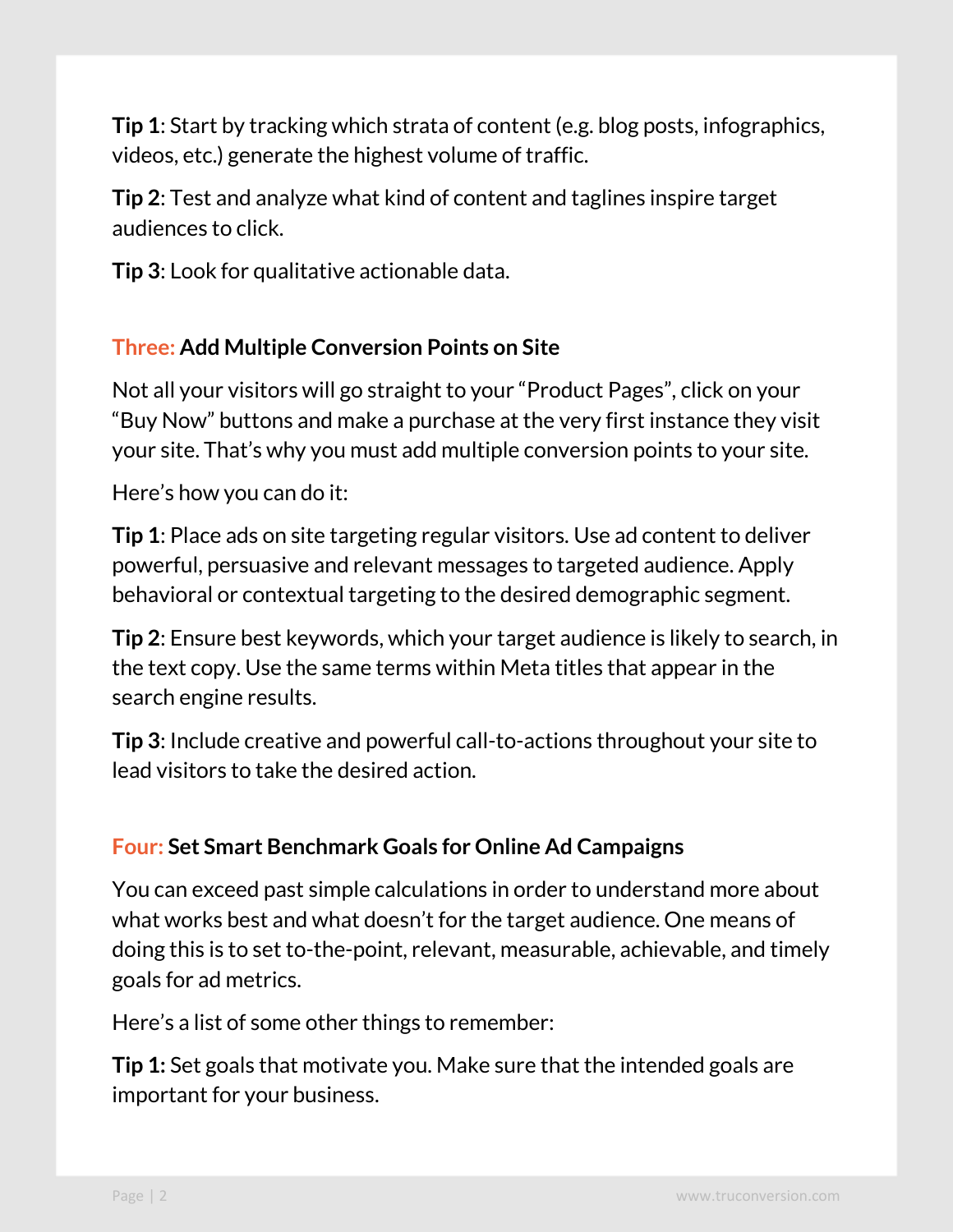**Tip 2:** Do well to measure your progress and seek advice throughout the pursuit towards your conversion goal.

**Tip 3:** Don't add too much complexity to your conversion goals as it may dramatically impact your productivity and motivation.

## **Five: Create a Social Listening Dashboard**

Huge loads of social media buzz happen away from ads or promotional content, and marketers should tap that data as well. A simple method to do that is to devise a social listening platform to capture consumer sentiment and the popular view about a brand or a product.

Here's a list of 7 tips to build a social listening platform:

**Tip 1:** Add alerts for major keywords related to your business and competitors in your Google Alerts Dashboard.

**Tip 2:** Use a RSS reader with social integration such as Feedly to track any latest updates from blogs you've chosen.

**Tip 3:** Identify social media influencers related to your industry and add them to your social listening dashboard.

**Tip 4:** Use tools such as nutshellmail, Twilert, HyperAlerts, and Pinalerts to set up social media alerts for your keywords, competitors, and brand.

**Tip 5:** Track social mentions. Use tools such Mention.net to get a real-time alert about any social mentions related to your brand.

**Tip 6:** Creates customized streams across multiple social platforms to track social conversations about your brand, products or services. You may use an integrated tool such as Hootsuite for the same.

**Tip 7:** Don't forget to check tool alerts notifications and see the impact of your social listening activity on a daily basis.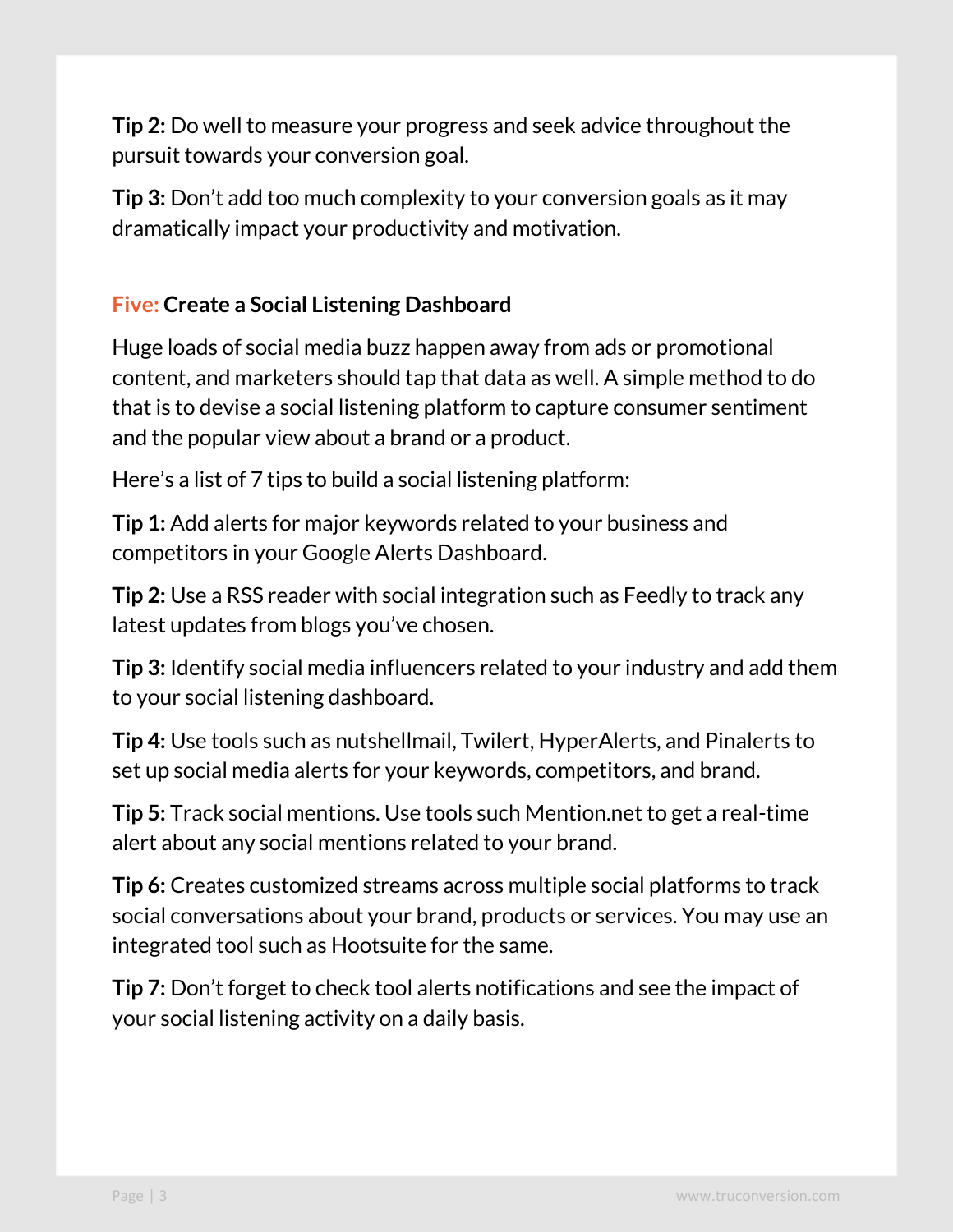## **Six: Use Micro Surveys**

Micro surveys are a commonly used means to get important data from your site visitors without too much efforts. As the name goes, micro surveys are small questionnaires given to visitors who land up at your site.

Here're some tips to effectively use micro-surveys to your advantage:

**Tip 1:** The very tip is to clearly defining your goals for creating micro surveys. This will keep you focused on using only the most relevant and important questions to keep your survey straight to the point.

**Tip 2:** Today's modern-day discerning consumers don't have time to go about filling in long surveys. So, ensure a short surveys that just take a few minutes to complete. Use not more than 5-7 questions in your surveys.

**Tip 3:** Remember, using complex and difficult to understand questions discourages visitors to take the survey. So, it makes sense to keep your questionnaire simple and easy. It makes sense to use close-ended questions.

**Tip 4:** Images added in a survey increase the fun quotient of the survey. Therefore, it makes sense to add images to your survey and avoid too much text to make the surveys interesting and fun for your audiences.

**Tip 5**: Start by asking general questions first and narrow questions towards the end of your survey. Ask for email addresses or contact information at the end of the surveys.

#### **Seven: Use Specialty Data from ROI**

As said earlier, the simplest ROI calculations don't account for all the various methods in which content marketing campaigns can help a business or an establishment. The more we bring the actionable to the front table, the more complete the picture becomes of how valuable or effective a particular strategy is.

One way to realize the value of your content is by using subjective data as part of your ROI calculations.